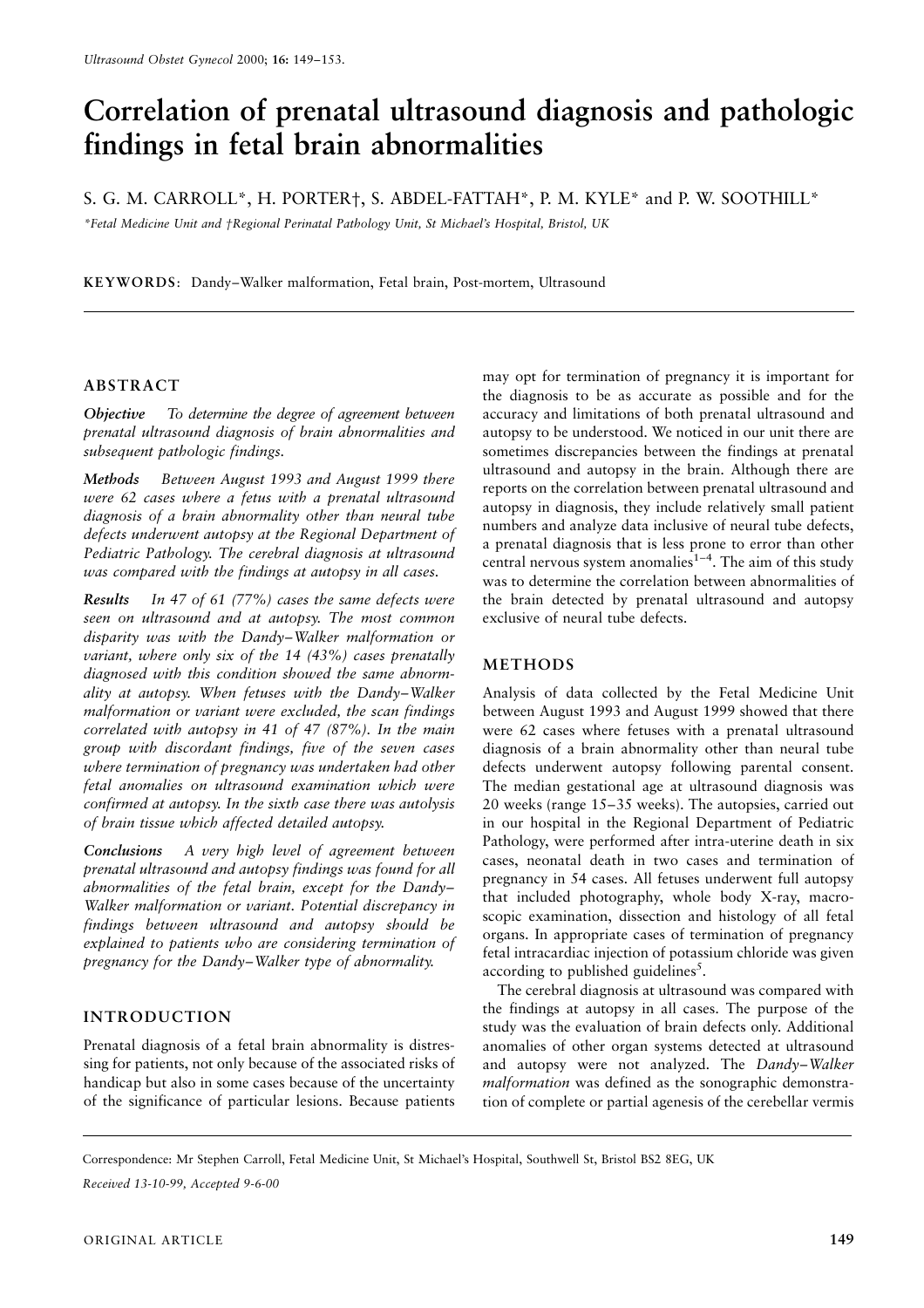Table 1 Number and types of fetal brain abnormalities where post-mortem findings agreed with prenatal ultrasound

with a posterior fossa cyst. The Dandy-Walker variant was defined as only partial (inferior) absence of the cerebellar vermis<sup>6,7</sup>.

The Fisher's exact test and odds ratio with corresponding 95% confidence intervals were used to compare the incidence of pretermination fetal potassium chloride administration in the group where the findings were the same at ultrasound with the group where the findings differed.

## **RESULTS**

In 47  $(77%)$  cases the post-mortem brain findings were the same as abnormalities seen on ultrasound (Table 1) and in 14 cases brain abnormalities which were detected by ultrasound were not seen at autopsy (Table 2). In one case where agenesis of the corpus callosum was diagnosed on ultrasound, autopsy of the brain was not possible because of complete autolysis. In two other cases additional significant brain abnormalities were reported at autopsy that had not been detected prenatally. These include one case of complete vermian agenesis diagnosed on ultrasound in which the additional finding of holoprosencephaly was diagnosed at autopsy. The second case was of apparent isolated ventriculomegaly diagnosed on ultrasound where autopsy demonstrated agenesis of the corpus callosum.

In nine cases no abnormality was detected at autopsy (Table 2). The ultrasound findings in five of these cases were of Dandy-Walker malformation or variant, in two cases of mild ventriculomegaly, in one of lobar holoprosencephaly and in another of absent cavum septum pellucidum. In the case with prenatally diagnosed lobar holoprosencephaly there was partial autolysis of brain tissue at autopsy. In five other cases abnormalities were found at autopsy which differed from those seen at ultrasound; in three of these (cases 10-12) ultrasound had demonstrated Dandy-Walker malformation or variant. In two (cases 13 and 14) porencephalic cysts were seen prenatally. When fetuses with the Dandy-Walker malformation or variant were excluded from the total number, the scan findings correlated with autopsy in 41 of 47 (87%) cases. In the main group with discordant findings (Table 2) five of the seven cases where termination of pregnancy was undertaken had other fetal anomalies on ultrasound examination which were confirmed at autopsy, and in another case there was autolysis of brain tissue which affected detailed autopsy.

Two cases of Dandy-Walker malformation were diagnosed before 20 weeks' gestation, one at 16 and the other at 19 weeks. Complete vermian agenesis was seen at autopsy in both. In one case in which partial agenesis of the cerebellar vermis was seen at 15 weeks, hydrops together with a trisomy 13 karyotype were found. The patient elected to have termination of pregnancy. Although hydrops was confirmed at autopsy, absence of the cerebellar vermis was not

Fetal administration of potassium chloride for termination of pregnancy had been given in the case where autopsy of the brain was not possible because of autolysis. Potassium chloride was administered in five of the 14 cases (36%) where the post-mortem brain findings differed from those on prenatal ultrasound, including the case with partial autolysis (case 8), and also in nine of the 47 (19%) cases where there was agreement between prenatal ultrasound and post-mortem (Table 2). Although the incidence of potassium chloride administration was not shown to be significantly higher in the group with discordant findings at ultrasound and post-mortem compared with the group with corresponding findings  $(P = 0.28)$ , the results demonstrated a trend for a higher risk of this with an odds ratio of 2.3 (95% confidence interval, 0.5-10.5).

Ventriculomegaly was seen at both prenatal ultrasound and autopsy in 31 cases. The median maximum prenatal width of the anterior or posterior horn of the lateral ventricle was 16 mm (range  $10-39$ ) in this group. In five of these cases, the maximum width was  $<$  13 mm. In the two cases of prenatally diagnosed ventriculomegaly unconfirmed at autopsy, the anterior or posterior horn measurement on ultrasound was 12 mm.

#### **DISCUSSION**

These data demonstrate that there is good correlation between prenatal ultrasound diagnosis and pathologic findings in fetal brain abnormalities, with 47 of 61 (77%) cases showing the same defects. The most common disparity was with the Dandy-Walker malformation or variant, with only six of 14 (43%) prenatally diagnosed cases showing the same abnormality at autopsy. When fetuses with the Dandy-Walker malformation or variant were excluded, the scan findings correlated with autopsy in 41 of 47 (87%) of cases. Of the six remaining cases where prenatal ultrasound demonstrated an abnormality not seen at autopsy, two included mild ventriculomegaly, one lobar holoprosencephaly where there was partial autolysis of brain tissue, one absent cavum septum pellucidum and in two others porencephalic cysts. In one of these latter two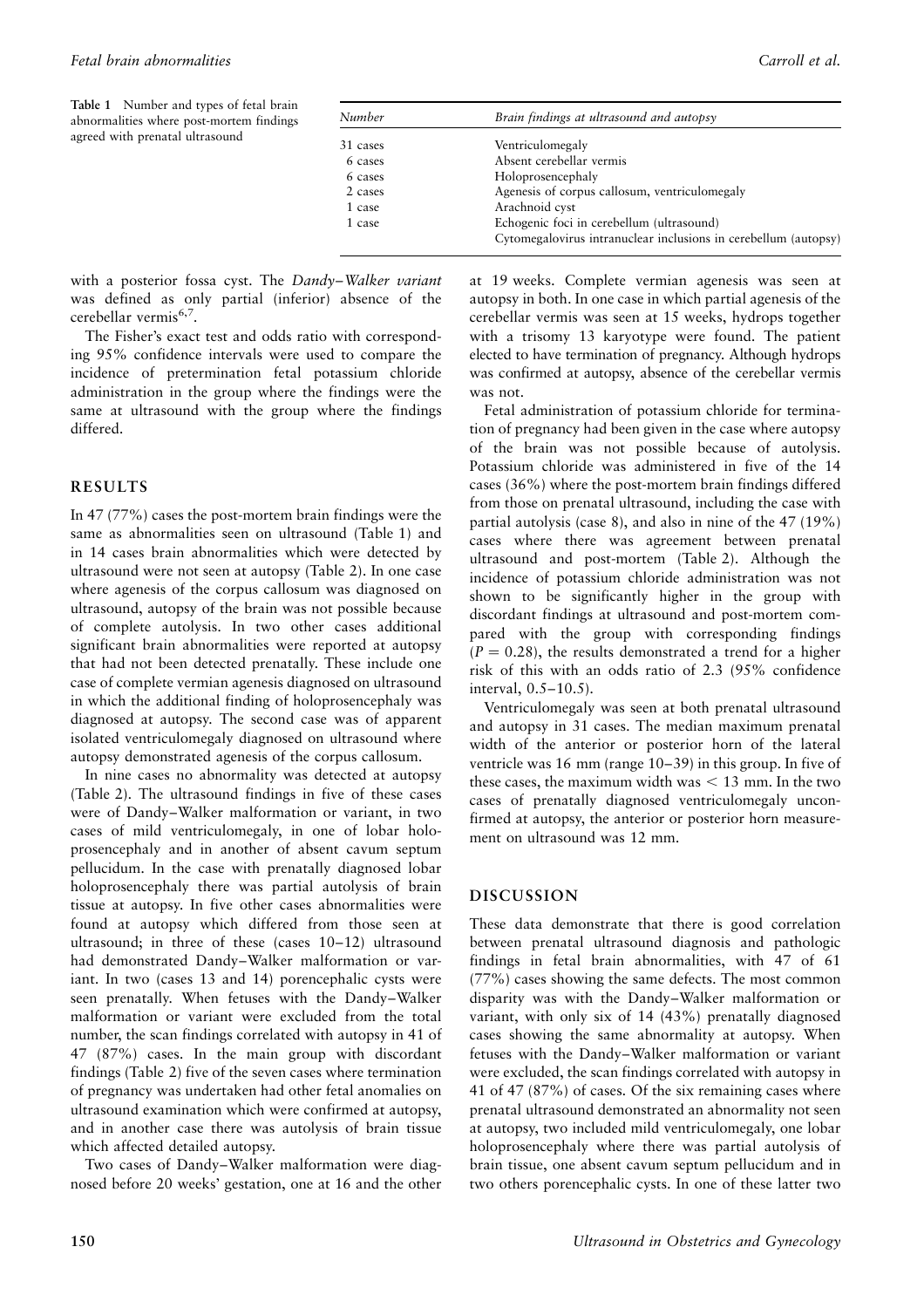|                |                                                | GAD             | or $DWV$<br><b>DWM</b> |                                                | Other                                   |            |                                                                                                                                                                                                                                                                                                                                             |
|----------------|------------------------------------------------|-----------------|------------------------|------------------------------------------------|-----------------------------------------|------------|---------------------------------------------------------------------------------------------------------------------------------------------------------------------------------------------------------------------------------------------------------------------------------------------------------------------------------------------|
| Cases          | Ultrasound of brain                            | weeks           | at ultrasound          | Post-mortem of brain                           | prenatal findings                       | Outcome    | KCI                                                                                                                                                                                                                                                                                                                                         |
|                | Partial absence of cerebellar vermis           | 19              | <b>DWV</b>             | <b>QVN</b>                                     | Trisomy 13                              | <b>POP</b> | ż                                                                                                                                                                                                                                                                                                                                           |
|                | Absent cerebellar vermis, posterior fossa cyst | 23              | <b>NWN</b>             | <b>AD</b>                                      | <b>IUGR</b>                             | <b>CD</b>  |                                                                                                                                                                                                                                                                                                                                             |
|                | Absent cerebellar vermis, posterior fossa cyst | $\overline{15}$ | <b>NWN</b>             | <b>Q</b>                                       | Trisomy 13                              | TOP        | $\widetilde{z}$ $\widetilde{z}$                                                                                                                                                                                                                                                                                                             |
|                | Dilated fourth ventricle                       | 25              | <b>DWV</b>             | <b>Q</b><br>NAD                                | Triploidy                               |            |                                                                                                                                                                                                                                                                                                                                             |
|                | Enlarged cisterna magna                        | 27              | <b>DWV</b>             | <b>Q</b>                                       | AVSD, facial cleft                      |            |                                                                                                                                                                                                                                                                                                                                             |
|                | Ventriculomegaly (anterior horn 12 mm)         | 17              | $\tilde{\Sigma}$       | <b>Q</b><br>NAD                                | Trisomy 21                              |            |                                                                                                                                                                                                                                                                                                                                             |
|                | Ventriculomegaly (posterior horn 12 mm)        | 17              | $\tilde{\mathbf{z}}$   | <b>QAD</b>                                     | * Hydronephrosis (Abnormal post-mortem) |            | $\sum_{i=1}^{n} \sum_{i=1}^{n} \sum_{i=1}^{n} \sum_{i=1}^{n} \sum_{i=1}^{n} \sum_{i=1}^{n} \sum_{i=1}^{n} \sum_{i=1}^{n} \sum_{i=1}^{n} \sum_{i=1}^{n} \sum_{i=1}^{n} \sum_{i=1}^{n} \sum_{i=1}^{n} \sum_{i=1}^{n} \sum_{i=1}^{n} \sum_{i=1}^{n} \sum_{i=1}^{n} \sum_{i=1}^{n} \sum_{i=1}^{n} \sum_{i=1}^{n} \sum_{i=1}^{n} \sum_{i=1}^{n}$ |
|                | Lobar holoprosencephaly                        | 25              | $\tilde{\Sigma}$       | NAD (partial autolysis)                        | None                                    |            |                                                                                                                                                                                                                                                                                                                                             |
|                | Absent cavum septum pellucidum                 | $\overline{19}$ | Ź                      | QAN                                            | None                                    | TOP        | $\stackrel{\circ}{\mathbf{Z}}$                                                                                                                                                                                                                                                                                                              |
|                | Partial absence of cerebellar vermis,          | $\overline{20}$ | <b>DWV</b>             | Normal cerebellar vermis, posterior fossa cyst | None                                    | TOP        | $Y$ es                                                                                                                                                                                                                                                                                                                                      |
|                | no posterior fossa cyst                        |                 |                        |                                                |                                         |            |                                                                                                                                                                                                                                                                                                                                             |
|                | Absent cerebellar vermis, posterior fossa cyst | 34              | NWN                    | Normal cerebellar vermis,                      | Duodenal atresia                        | TOP        | $\tilde{z}$                                                                                                                                                                                                                                                                                                                                 |
|                |                                                |                 |                        | Porencephalic cyst from occipital lobe         |                                         |            |                                                                                                                                                                                                                                                                                                                                             |
| $\overline{c}$ | Ventriculomegaly, posterior fossa cyst         | $\overline{c}$  | <b>DWM</b>             | Ventriculomegaly, no posterior tossa cyst      | None                                    | TOP        |                                                                                                                                                                                                                                                                                                                                             |
| $\mathfrak{1}$ | Porencephalic cyst                             | $\frac{21}{30}$ | Ź                      | Basal encephalocele to pharynx                 | None                                    | TOP        | 2 2 ន <u>័</u>                                                                                                                                                                                                                                                                                                                              |
| $\overline{1}$ | Porencephalic cyst                             |                 | $\mathbb{E}$           | Extensive cerebral infarction                  | None                                    | TOP        |                                                                                                                                                                                                                                                                                                                                             |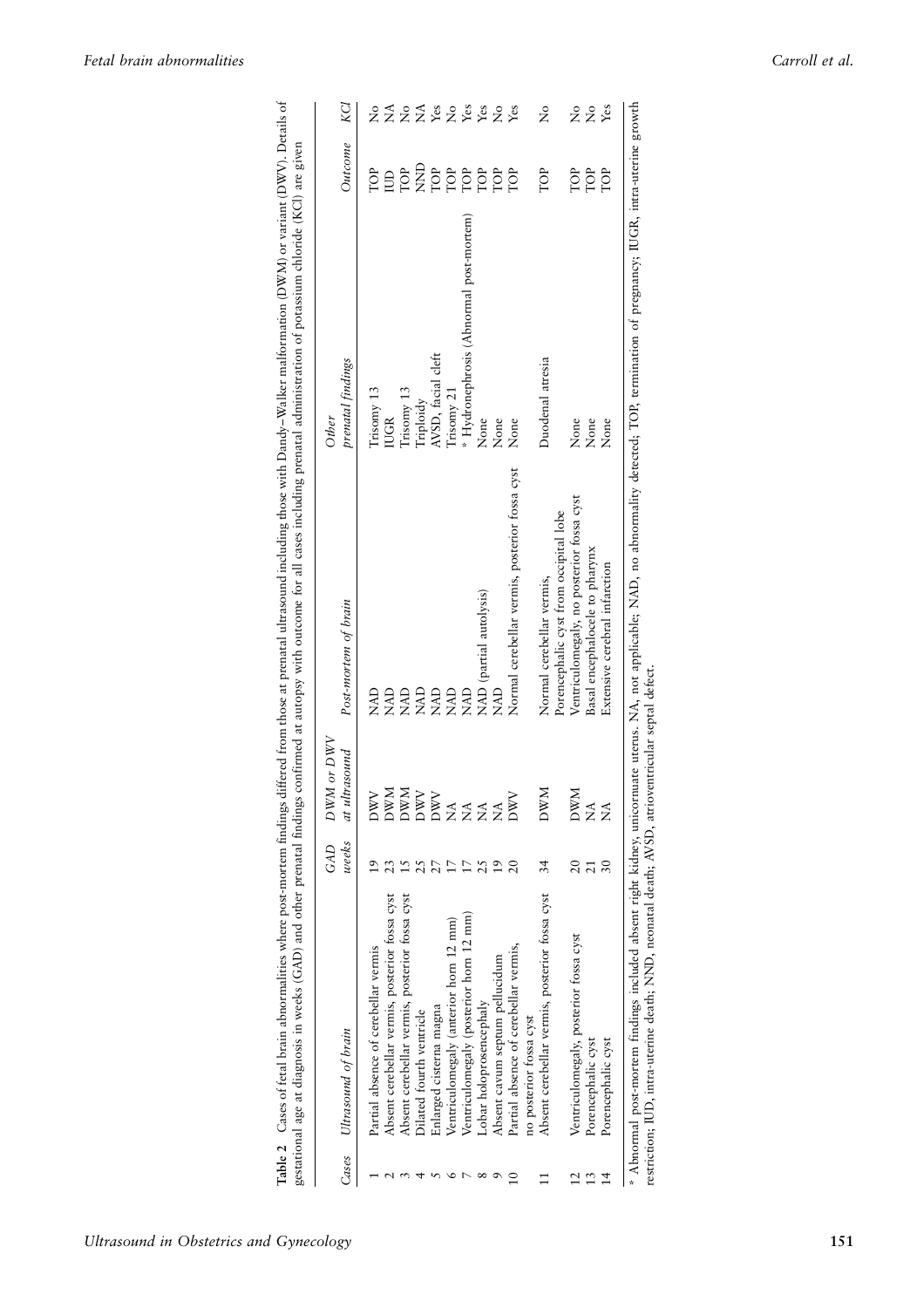cases, although a cyst was not evident at autopsy, analysis showed cerebral infarction.

These findings compare favorably with data from other studies, particularly because neural tube defects were included in the analysis of others. As the sonographic features of neural tube defects are more obvious than other brain defects there will be a closer similarity in findings at ultrasound and autopsy. In a recent study from a total of 61 cases where nine with neural tube defects were included, there was agreement between ultrasound and post-mortem diagnosis of central nervous system defects in 40 cases (66%) and major differences in four  $(6\%)^4$ . In another study involving 140 patients where prenatal ultrasound was compared with autopsy and where 74 (53%) of the fetuses had neural tube defects, there was conformity with post-mortem in 132  $(94\%)^3$ . In both studies, all cases of neural defects identified prenatally were confirmed at autopsy.

The finding in our study that vermian agenesis or a posterior fossa cyst may be seen at prenatal ultrasound without confirmation at autopsy or vice-versa (Figures 1) and 2) emphasizes the difficulties in prenatal interpretation and also post-mortem visualization of these lesions. Postmortem autolysis and dissection difficulties such as with thin-walled posterior fossa cysts (Figure 2) may contribute to this discrepancy. The autopsy findings of the eight cases in our study where Dandy-Walker malformation or variant was diagnosed prenatally but not corroborated at autopsy included five with no abnormality, one with a posterior fossa cyst without partial vermian agenesis which was seen prenatally, and one with a porencephalic cyst in the occipital lobe without complete vermian agenesis being confirmed. In another case a posterior fossa cyst which was found on ultrasound was not identified at autopsy. The difficulty in post-mortem confirmation of the Dandy-Walker malformation has been highlighted in another report where pathological findings documented a normal posterior cranial fossa in three fetuses following an ultrasound diagnosis of partial vermian agenesis, and in one case where complete vermian agenesis was diagnosed prenatally<sup>8</sup>. Similarly, two other studies showed that three of eight fetuses with prenatally diagnosed Dandy-Walker malformation had discrepant post-mortem findings<sup>3,4</sup>.

Additional radiological tests such as magnetic resonance imaging (MRI) to diagnose Dandy-Walker malformation or variant prior to autopsy could be helpful, and this is the subject of a future study. Indeed, one could argue that MRI should be performed prenatally in these cases and there are publications on MRI for visualization of the fetal brain<sup>9,10</sup> which suggest that it may be a useful prenatal tool as an adjunct to ultrasound in cases where there is diagnostic difficulty. In a previous study of 14 cases of agenesis of the corpus callosum it was shown that prenatal ultrasound achieved a definitive diagnosis in four cases compared with 13 cases diagnosed by MRI<sup>11</sup>. However, because of the high correlation of prenatal ultrasound findings with autopsy when the Dandy-Walker malformation or variant is excluded, our data suggest that the additional



Figure 1 Ultrasound at 20 weeks of gestation demonstrating absence of the cerebellar vermis (arrow).



Figure 2 Autopsy of the same case as in Figure 1 at 21 weeks of gestation where the cerebellar vermis appears to be present (arrow points to cerebellar peduncle with vermis below). Note that a ruptured posterior fossa cyst which has a very thin-walled lining was seen at post-mortem (rod pointer).